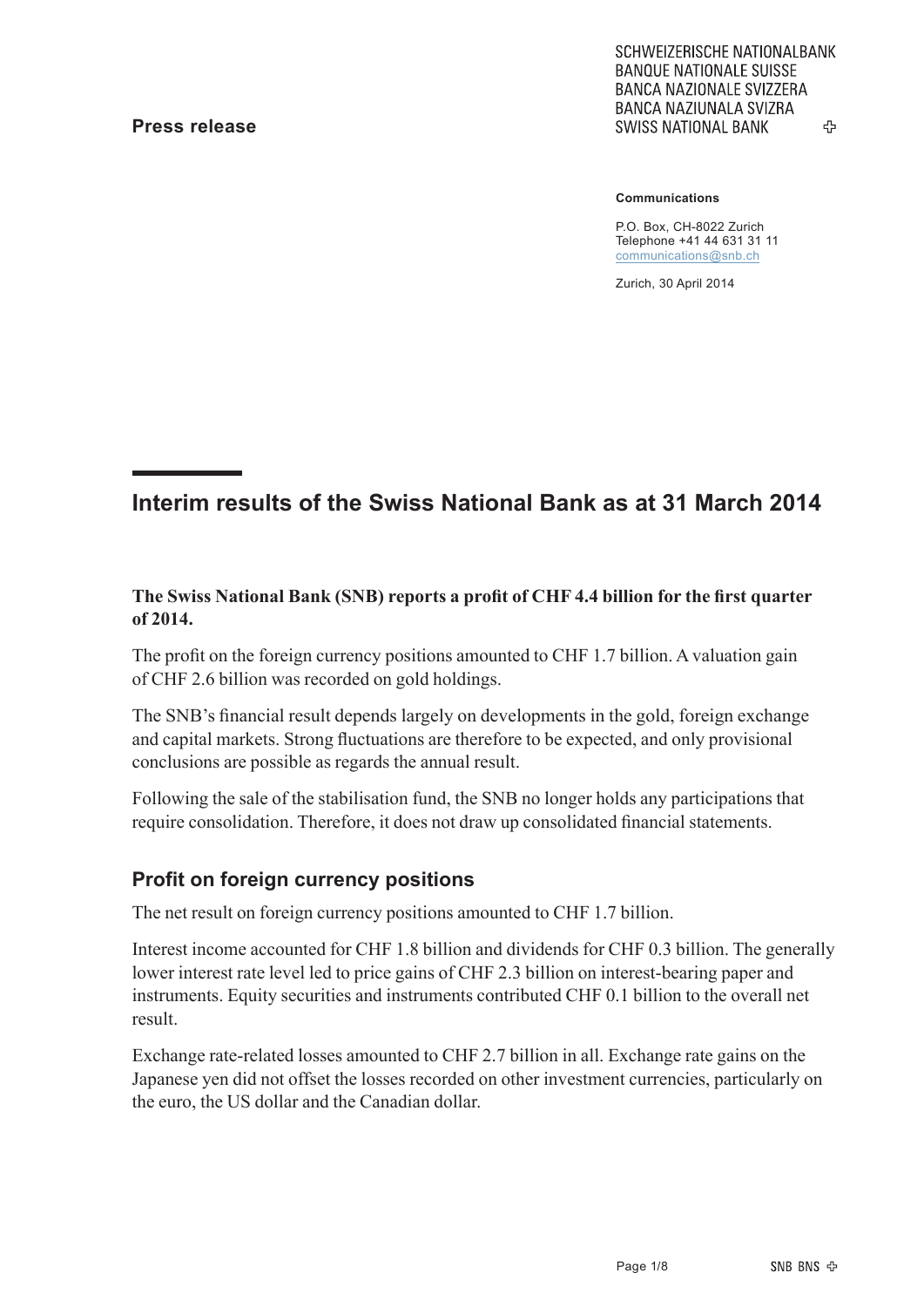#### **Valuation gain on gold holdings**

A valuation gain of CHF 2.6 billion was registered on gold holdings, which were unchanged in terms of volume. Gold was trading at CHF 36,728 per kilogram at the end of March 2014 (end of 2013: CHF 34,195).

### **Profit on Swiss franc positions**

The profit on Swiss franc positions came to CHF 78 million, essentially comprising price gains of CHF 63 million and interest income of CHF 19 million.

### **Provisions for currency reserves**

As at end-March 2014, a profit of CHF 4.4 billion was registered before the allocation to the provisions for currency reserves.

In accordance with art. 30 para. 1 of the National Bank Act (NBA), the SNB sets aside provisions permitting it to maintain the currency reserves at the level necessary for monetary policy. The allocation for 2014 will be determined at the end of the year.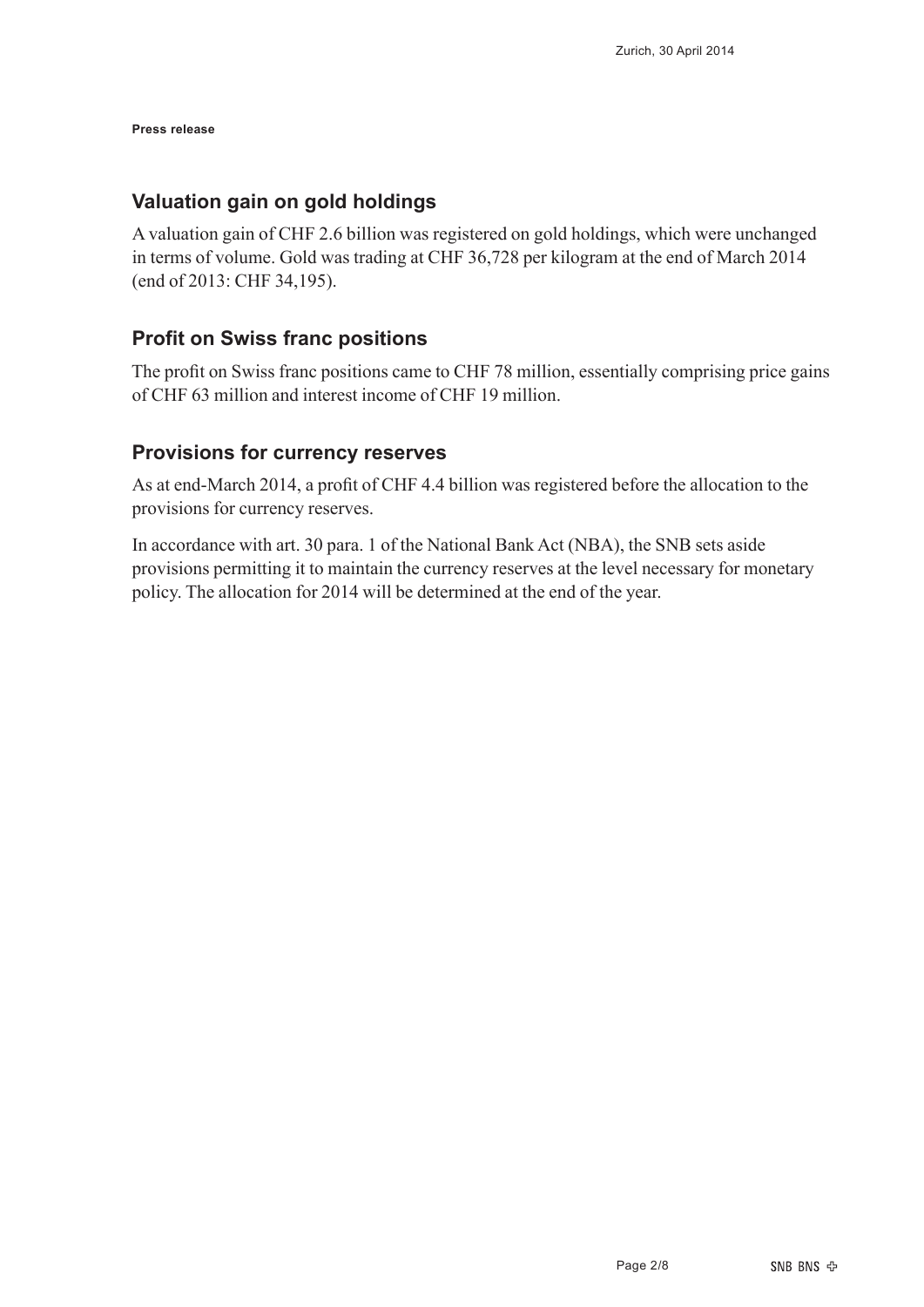# **Income statement, 1 January – 31 March 20141**

| In CHF millions |  |  |
|-----------------|--|--|
|-----------------|--|--|

|                                       | Item no.<br>in Notes | Q1 2014    | Q1 2013  | Change     |
|---------------------------------------|----------------------|------------|----------|------------|
| Net result from gold                  |                      | 2 634.5    | $-54.7$  | $+2689.2$  |
| Net result from                       |                      |            |          |            |
| foreign currency positions            | 1                    | 1 735.6    | 11 184.7 | $-9,449,1$ |
| Net result from Swiss franc positions | 2                    | 77.6       | $-21.0$  | $+98.6$    |
| Net result, other                     |                      | 1.3        | 1.9      | $-0.6$     |
| <b>Gross income</b>                   |                      | 4 4 4 9 .0 | 11 111.0 | $-6662.0$  |
| Banknote expenses                     |                      | $-5.4$     | $-4.4$   | $-1.0$     |
| Personnel expenses                    |                      | $-40.1$    | $-35.6$  | $-4.5$     |
| General overheads                     |                      | $-25.0$    | $-21.1$  | $-3.9$     |
| Depreciation on tangible assets       |                      | $-9.9$     | $-9.5$   | $-0.4$     |
| Interim result                        |                      | 4 3 6 8.7  | 11 040.4 | $-6671.7$  |

1 Unaudited. The external auditors only audit the annual financial statements.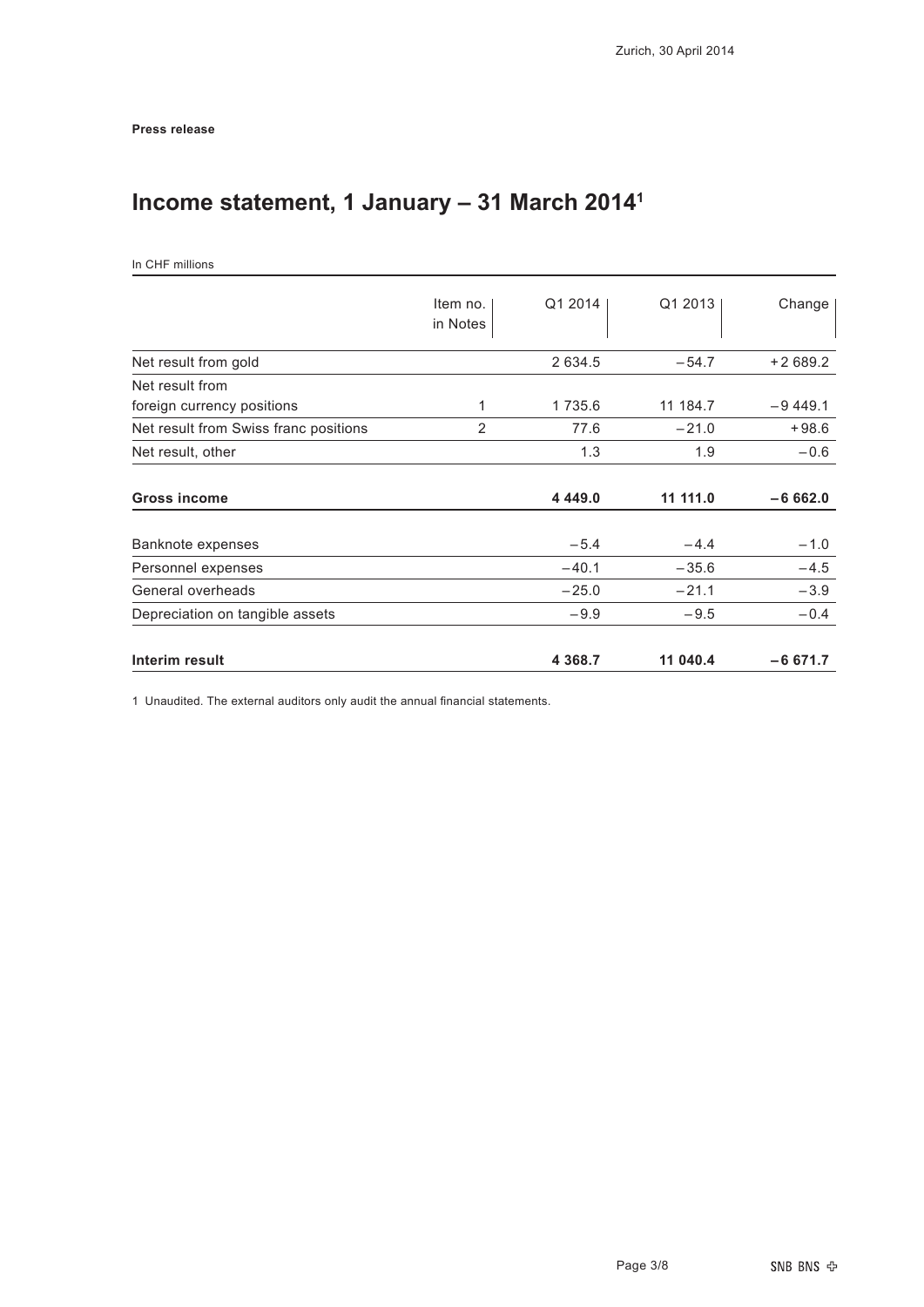# **Balance sheet as at 31 March 20141**

### **Assets**

In CHF millions

|                                           | 31.03.2014 | 31.12.2013  | Change    |
|-------------------------------------------|------------|-------------|-----------|
| Gold holdings                             | 38 199.5   | 35 565.0    | $+2634.5$ |
|                                           |            |             |           |
| Foreign currency investments              | 445 479.6  | 443 274.5   | $+2205.1$ |
| Reserve position in the IMF               | 2 174.3    | 2 2 9 5 . 4 | $-121.1$  |
| International payment instruments         | 4 275.9    | 4 293.9     | $-18.0$   |
| Monetary assistance loans                 | 242.0      | 244.2       | $-2.2$    |
| Claims from Swiss franc repo transactions |            |             |           |
| Swiss franc securities                    | 3 743.1    | 3 689.9     | $+53.2$   |
| <b>Banknote stocks</b>                    | 144.5      | 156.7       | $-12.2$   |
| Tangible assets                           | 427.8      | 433.1       | $-5.3$    |
| Participations                            | 134.8      | 134.4       | $+0.4$    |
| Other assets                              | 294.0      | 294.9       | $-0.9$    |
| <b>Total assets</b>                       | 495 115.5  | 490 382.0   | $+4733.5$ |

1 Unaudited. The external auditors only audit the annual financial statements.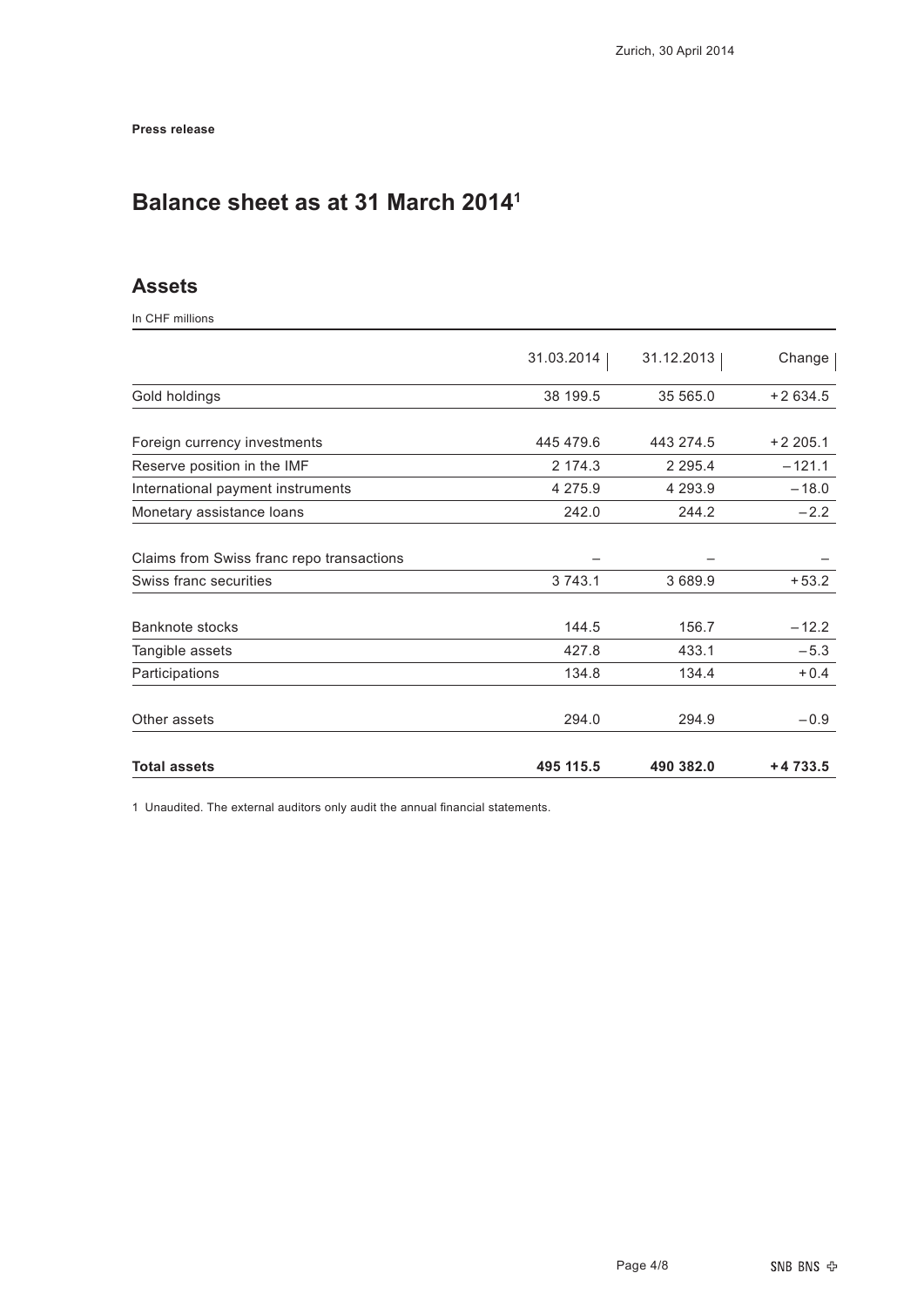### **Liabilities**

In CHF millions

|             |            | Change     |
|-------------|------------|------------|
|             |            |            |
| 62 357.1    | 65 766.4   | $-3409.3$  |
| 311 898.0   | 317 131.7  | $-5233.7$  |
| 8 0 8 9 . 8 | 10 481.8   | $-2392.0$  |
| 16 558.3    | 11 523.2   | $+5035.1$  |
| 31 695.3    | 24 773.7   | $+6921.6$  |
|             |            |            |
|             |            |            |
| 7 535.1     | 8 0 7 4 .0 | $-538.9$   |
| 4 4 9 2.1   | 4 510.5    | $-18.4$    |
| 126.4       | 97.9       | $+28.5$    |
| 2.9         | 31.0       | $-28.1$    |
|             | 31.03.2014 | 31.12.2013 |

#### **Equity**

| Provisions for currency reserves <sup>2, 3</sup> | 51 783.6    | 51 783.6    |           |
|--------------------------------------------------|-------------|-------------|-----------|
| Share capital                                    | 25.0        | 25.0        |           |
| Distribution reserve <sup>2, 4</sup>             | 5 2 5 9 . 8 | 5 2 5 9 . 8 |           |
| Annual result 2013                               | $-9076.6$   | $-9076.6$   |           |
| Interim result                                   | 4 3 6 8 . 7 |             | $+4368.7$ |
| <b>Total liabilities</b>                         | 495 115.5   | 490 382.0   | $+4733.5$ |

1 With effect from 1 January 2014, the SNB pension fund changed from a defined benefit to a defined contribution system. While the major portion of the associated costs was covered from the pension fund reserves, a one-off provision of CHF 30 million was created for the remaining sum and allocated to the 2013 financial year. The payment of the costs assumed by the SNB is to be made from this provision in 2014 without this affecting the SNB's net income.

2 Before appropriation of profit (cf. *Annual Report 2013*, p. 148).

3 The allocation to the provisions for currency reserves forms part of the profit appropriation, which will be performed after the General Meeting of Shareholders of 25 April 2014. For the 2013 financial year, it amounts to CHF 3.0 billion.

4 The distribution reserve only changes once a year, as part of the profit appropriation. After the profit appropriation for 2013, it will become negative, amounting to CHF –6.8 billion.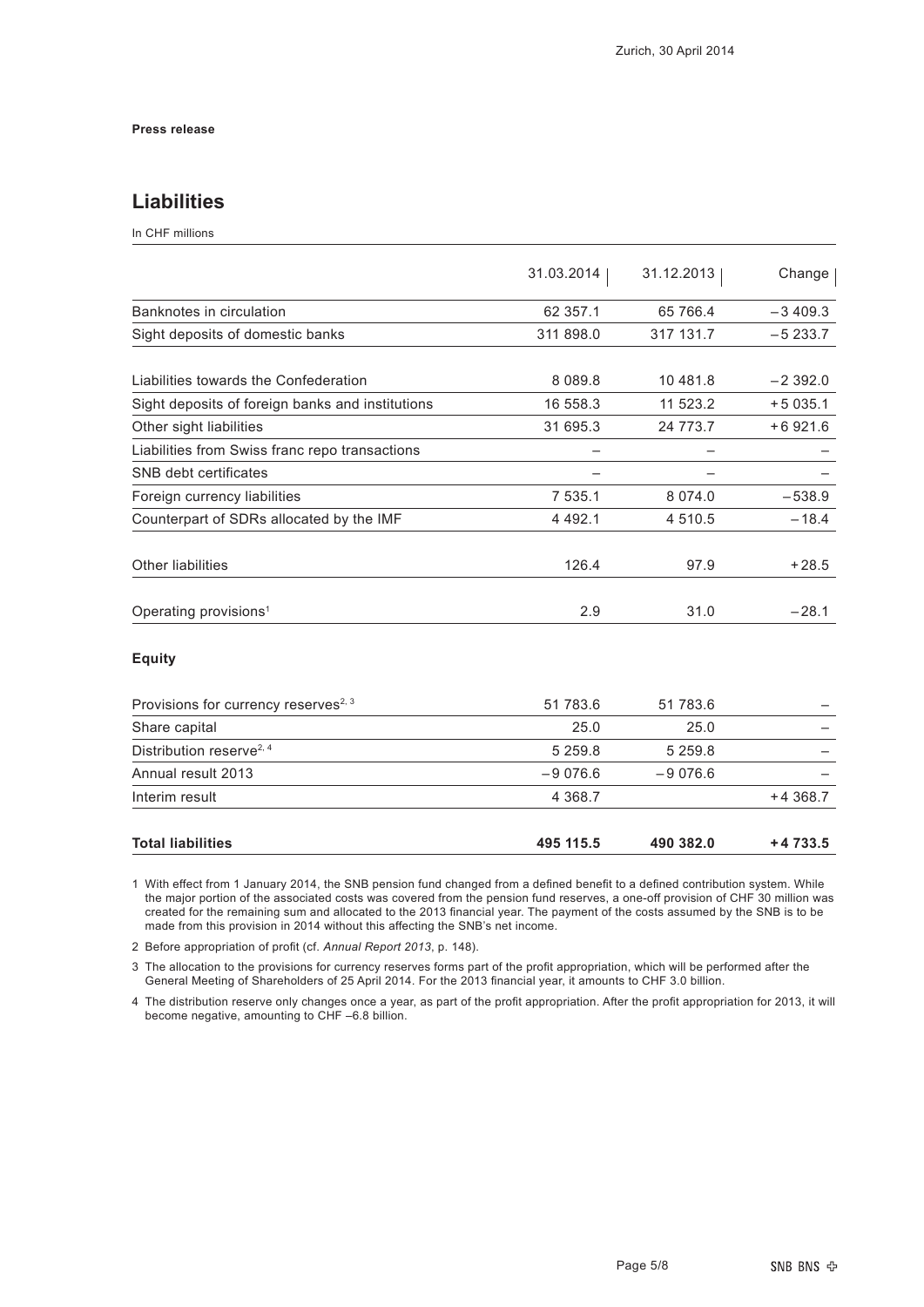# **Valuation rates**

|            | 31.03.2014<br><b>CHF</b> | 31.12.2013<br>CHF | Year under review<br>Change<br>In percent | 31.03.2013<br><b>CHF</b> | 31.12.2012<br><b>CHF</b> | Previous year<br>Change<br>In percent |
|------------|--------------------------|-------------------|-------------------------------------------|--------------------------|--------------------------|---------------------------------------|
| 1 EUR      | 1.2193                   | 1.2268            | $-0.6$                                    | 1.2181                   | 1.2074                   | $+0.9$                                |
| 1 USD      | 0.8839                   | 0.8908            | $-0.8$                                    | 0.9496                   | 0.9129                   | $+4.0$                                |
| 100 JPY    | 0.8567                   | 0.8489            | $+0.9$                                    | 1.0089                   | 1.0576                   | $-4.6$                                |
| 1 CAD      | 0.8020                   | 0.8384            | $-4.3$                                    | 0.9344                   | 0.9171                   | $+1.9$                                |
| 1 GBP      | 1.4705                   | 1.4736            | $-0.2$                                    | 1.4404                   | 1.4839                   | $-2.9$                                |
| 1 kilogram |                          |                   |                                           |                          |                          |                                       |
| of gold    | 36 727.76                | 34 194.73         | $+7.4$                                    | 48 762.46                | 48 815.02                | $-0.1$                                |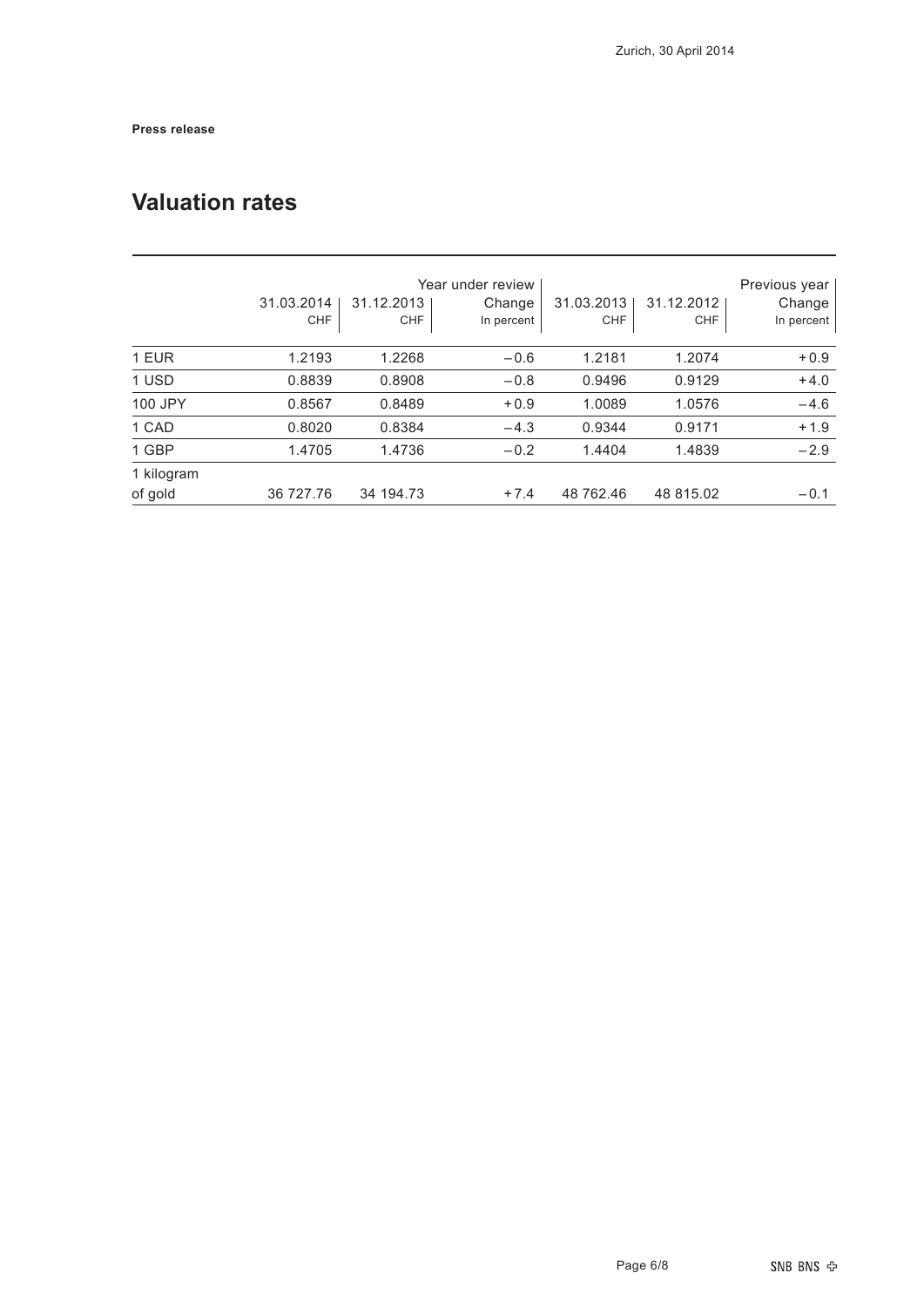## **Notes to the interim results**

## **Item no. 1: Net result from foreign currency positions**

**Breakdown by origin** in CHF millions

|                                                      | Q1 2014    | Q1 2013     | Change     |
|------------------------------------------------------|------------|-------------|------------|
| Foreign currency investments                         | 1 743.4    | 11 060.0    | $-9,316.6$ |
| Reserve position in the IMF                          | $-7.8$     | 29.3        | $-37.1$    |
| International payment instruments                    | 0.8        | $-4.6$      | $+5.4$     |
| Monetary assistance loans                            | $-0.8$     | 4.0         | $-4.8$     |
| Other foreign currency positions                     | -          | 96.0        | $-96.0$    |
| <b>Total</b>                                         | 1735.6     | 11 184.7    | $-9449.1$  |
| Breakdown by type in CHF millions                    |            |             |            |
|                                                      |            |             |            |
|                                                      | Q1 2014    | Q1 2013     | Change     |
| Interest income                                      | 1 7 7 8 .4 | 1 7 2 2.6   | $+55.8$    |
| Price gain/loss on interest-bearing                  |            |             |            |
| paper and instruments                                | 2 2 9 8.7  | $-868.3$    | $+3167.0$  |
| Interest expenses                                    | $-3.3$     | $-2.7$      | $-0.6$     |
| Dividend income                                      | 335.1      | 196.6       | $+138.5$   |
| Price gain/loss on equity securities and instruments | 51.9       | 4 9 1 4 . 1 | $-4862.2$  |
| Exchange rate gain/loss                              | $-2720.6$  | 5 2 2 5 . 2 | $-7945.8$  |
| Asset management, safe custody and other fees        | $-4.6$     | $-2.8$      | $-1.8$     |
| <b>Total</b>                                         | 1735.6     | 11 184.7    | $-9449.1$  |